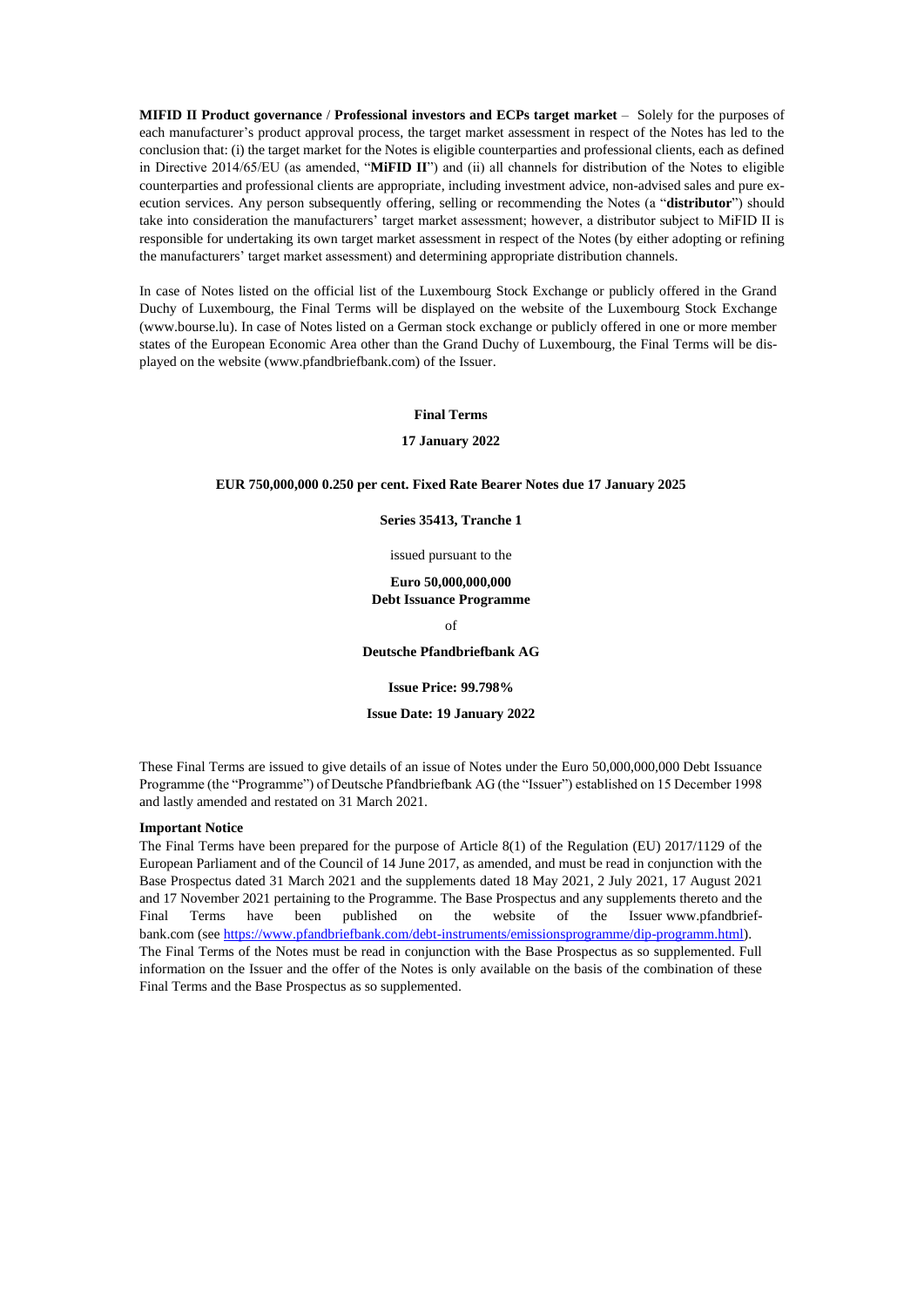# **PART I – CONDITIONS** *TEIL I – BEDINGUNGEN*

Terms not otherwise defined herein shall have the meanings specified in the Terms and Conditions, as set out in the Base Prospectus (the "**Terms and Conditions**").

*Begriffe, die in den im Basisprospekt enthaltenen Emissionsbedingungen (die "Emissionsbedingungen*"*) definiert sind, haben, falls die Endgültigen Bedingungen nicht etwas anderes bestimmen, die gleiche Bedeutung, wenn sie in diesen Endgültigen Bedingungen verwendet werden.* 

The Terms and Conditions shall be completed and specified by the information contained in Part I of these Final Terms. The relevant Option I of the Terms and Conditions, completed and specified by, and to be read together with, Part I of these Final Terms (Reference Conditions) represent the conditions applicable to the relevant Series of Notes (the "**Conditions**"). If and to the extent the Conditions deviate from the Terms and Conditions, the Conditions shall prevail. If and to the extent the Conditions deviate from other terms contained in this document, the Conditions shall prevail.

*Die Emissionsbedingungen werden durch die Angaben in Teil I dieser Endgültigen Bedingungen vervollständigt und spezifiziert. Die maßgebliche Option I der Emissionsbedingungen der Schuldverschreibungen, vervollständigt und spezifiziert durch und in Verbindung mit Teil I dieser Endgültigen Bedingungen (Verweis-Bedingungen) stellen für die betreffende Serie von Schuldverschreibungen die Bedingungen der Schuldverschreibungen dar (die "Bedingungen*"*). Sofern und soweit die Emissionsbedingungen von den Bedingungen abweichen, sind die Bedingungen maßgeblich. Sofern und soweit die Bedingungen von den übrigen Angaben in diesem Dokument abweichen, sind die Bedingungen maßgeblich.*

This Part I. of the Final Terms is to be read in conjunction with the set of Terms and Conditions that apply to Notes with fixed interest rates set forth in the Base Prospectus as Option I.

*Dieser Teil I. der Endgültigen Bedingungen ist in Verbindung mit dem Satz der Emissionsbedingungen, der auf Schuldverschreibungen mit fester Verzinsung Anwendung findet, zu lesen, der als Option I im Basisprospekt enthalten ist.* 

All references in this part of the Final Terms to numbered paragraphs and subparagraphs are to paragraphs and subparagraphs of the Terms and Conditions.

*Bezugnahmen in diesem Abschnitt der Endgültigen Bedingungen auf Paragraphen und Absätze beziehen sich auf die Paragraphen und Absätze der Emissionsbedingungen.*

All provisions in the Terms and Conditions corresponding to items in these Final Terms which are either not selected or completed or which are deleted shall be deemed to be deleted from the terms and conditions applicable to the Notes.

*Sämtliche Bestimmungen der Emissionsbedingungen, die sich auf Variablen dieser Endgültigen Bedingungen beziehen und die weder angekreuzt noch ausgefüllt werden oder die gestrichen werden, gelten als in den auf die Schuldverschreibungen anwendbaren Emissionsbedingungen gestrichen.*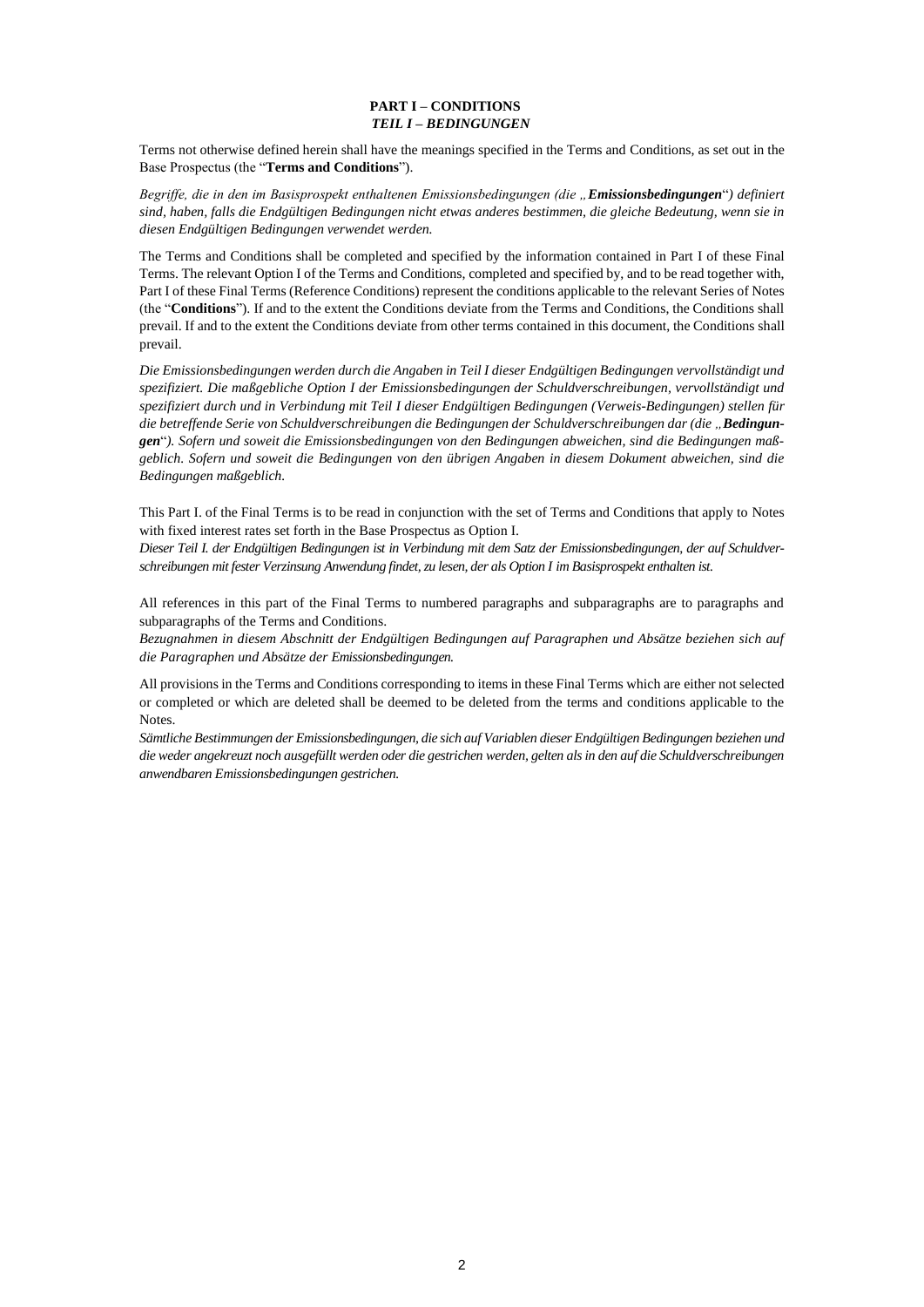# **CURRENCY, DENOMINATION, FORM, CERTAIN DEFINITIONS (§ 1)** *WÄHRUNG, STÜCKELUNG, FORM, DEFINITIONEN (§ 1***)**

| <b>Specified Currency</b>                                             | Euro (" $EUR$ ")       |
|-----------------------------------------------------------------------|------------------------|
| Festgelegte Währung                                                   | $Euro$ ( $EUR$ ")      |
| Aggregate Principal Amount                                            | EUR 750,000,000        |
| Gesamtnennbetrag                                                      | <i>EUR 750.000.000</i> |
| Specified Denomination(s)                                             | EUR 100,000            |
| Stückelung/Stückelungen                                               | <b>EUR 100.000</b>     |
| Number of Notes to be issued in each Specified<br>Denomination        | 7,500                  |
| Zahl der in jeder Stückelung auszugebenden Schuld-<br>verschreibungen | 7.500                  |
| New Global Note                                                       | No                     |
| New Global Note                                                       | Nein                   |

# TEFRA

- **E** TEFRA C Permanent Global Note *TEFRA C - Dauerglobalurkunde*
- □ TEFRA D Temporary Global Note exchangeable for Permanent Global Note *TEFRA D - Vorläufige Globalurkunde austauschbar gegen Dauerglobalurkunde*
- □ Neither TEFRA D nor TEFRA C Permanent Global Note *Weder TEFRA D noch TEFRA C* - *Dauerglobalurkunde*

### Certain Definitions *Bestimmte Definitionen*

# Clearing System

- **E** Clearstream Banking AG, Frankfurt am Main D-60485 Frankfurt am Main
- □ Euroclear Bank SA/NV 1 Boulevard du Roi Albert II B-1210 Brussels
- □ Clearstream Banking S.A., Luxembourg 42 Avenue JF Kennedy L-1855 Luxembourg
- $\Box$  Other specify *sonstige (angeben)*

Business Day *Geschäftstag*

# **E** TARGET

□ Relevant Financial Centres *Relevante Finanzzentren*

**STATUS (§ 2)**  *STATUS (§ 2)*

Status of the Notes *Status der Schuldverschreibungen*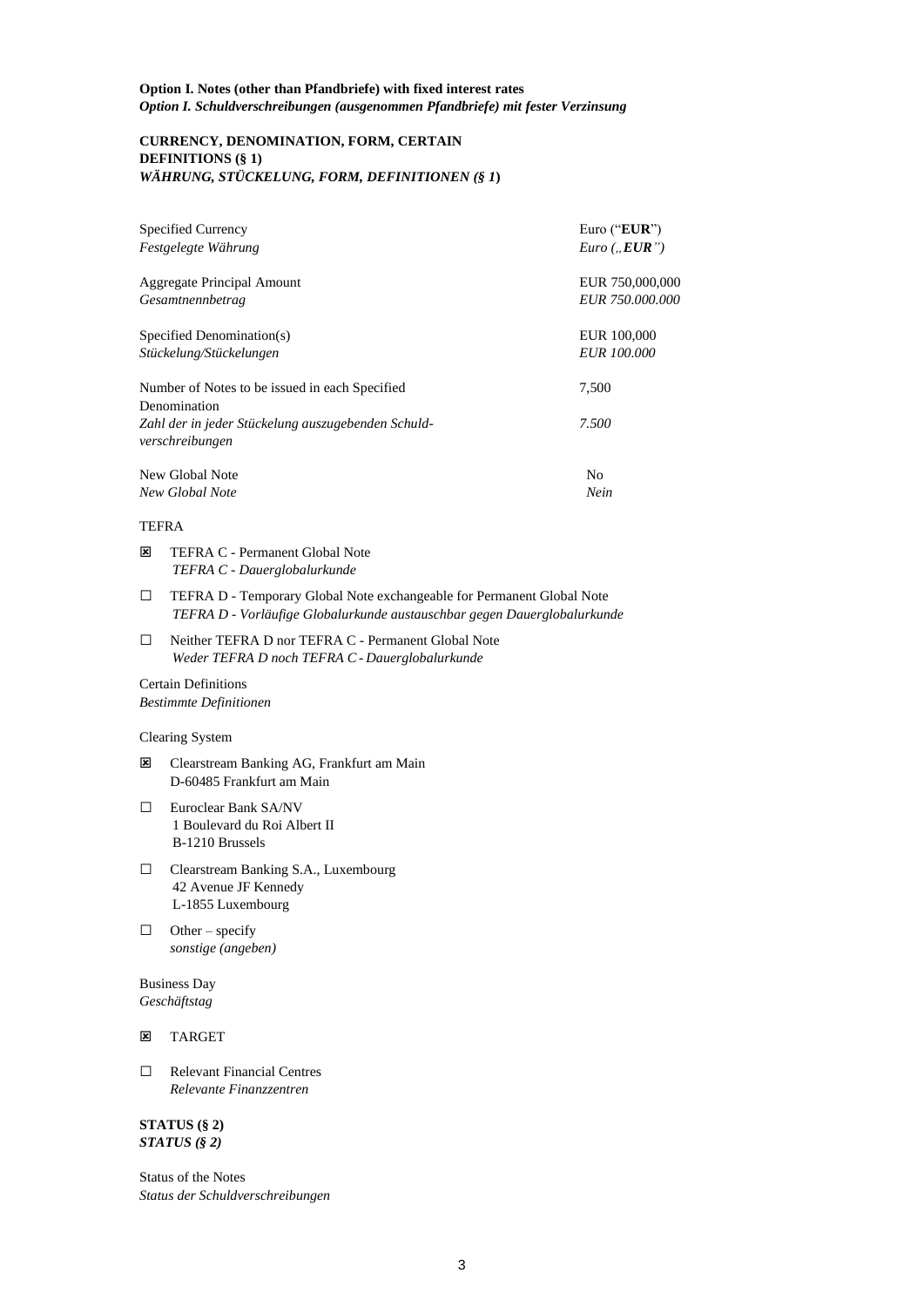- Senior Preferred Notes *Nicht-nachrangige, bevorrechtigte Schuldverschreibungen*
- □ Senior Non-Preferred Notes in the Eligible Liabilities Format *Nicht-nachrangige, nicht bevorrechtigte Schuldverschreibungen im Format für Berücksichtigungsfähige Verbindlichkeiten*
- □ Subordinated Notes *Nachrangige Schuldverschreibungen*

# **INTEREST (§ 3)** *ZINSEN (§ 3)*

 Fixed Rate Notes (other than Fixed Rate Notes with reset mechanism and Zero Coupon Notes) *Festverzinsliche Schuldverschreibungen (außer Festverzinsliche Schuldverschreibungen mit Reset-Mechanismus und Nullkupon-Schuldverschreibungen)*

Rate of Interest and Interest Payment Dates *Zinssatz und Zinszahlungstage*

|                                                                                                     | Rate of Interest<br>Zinssatz                                                                                               |                                                                                                       | 0.250 per cent. per annum<br>$0,250\%$ per annum         |  |
|-----------------------------------------------------------------------------------------------------|----------------------------------------------------------------------------------------------------------------------------|-------------------------------------------------------------------------------------------------------|----------------------------------------------------------|--|
|                                                                                                     |                                                                                                                            | <b>Interest Commencement Date</b><br>Verzinsungsbeginn                                                | 19 January 2022<br>19. Januar 2022                       |  |
|                                                                                                     |                                                                                                                            | Fixed Interest Date(s)<br>Festzinstein.                                                               | 17 January in each year<br>17. Januar eines jeden Jahres |  |
|                                                                                                     |                                                                                                                            | <b>First Interest Payment Date</b><br>Erster Zinszahlungstag                                          | 17 January 2023<br>17. Januar 2023                       |  |
|                                                                                                     | Initial Broken Amount(s) (per each denomination)<br>Anfängliche(r) Bruchteilzinsbetrag(-beträge)<br>(für jeden Nennbetrag) |                                                                                                       | EUR 248.63<br>EUR 248,63                                 |  |
| Fixed Interest Date preceding the Maturity Date<br>Festzinstermin, der dem Fälligkeitstag vorangeht |                                                                                                                            |                                                                                                       | Not applicable<br>Nicht anwendbar                        |  |
|                                                                                                     | Final Broken Amount(s) (per each denomination)<br>Abschließende(r) Bruchteilzinsbetrag(-beträge)<br>(für jeden Nennbetrag) |                                                                                                       | Not applicable<br>Nicht anwendbar                        |  |
|                                                                                                     | Determination Date(s)<br>Feststellungstermin(e)                                                                            |                                                                                                       | one in each year<br>einer in jedem Jahr                  |  |
|                                                                                                     | <b>Business Day Convention</b><br>Geschäftstagskonvention                                                                  |                                                                                                       |                                                          |  |
|                                                                                                     | ×                                                                                                                          | Following Business Day Convention<br>Folgende Geschäftstag-Konvention                                 |                                                          |  |
|                                                                                                     | □                                                                                                                          | Modified Following Business Day Convention<br>Modifizierte folgende Geschäftstag-Konvention           |                                                          |  |
|                                                                                                     |                                                                                                                            | Adjustment<br>Anpassung                                                                               | N <sub>0</sub><br>Nein                                   |  |
| $\Box$                                                                                              |                                                                                                                            | Fixed Rate Notes with reset mechanism<br>Festverzinsliche Schuldverschreibungen mit Reset-Mechanismus |                                                          |  |
|                                                                                                     |                                                                                                                            | Rate of Interest and Interest Payment Dates<br>Zinssatz und Zinszahlungstage                          |                                                          |  |
|                                                                                                     |                                                                                                                            | <b>Interest Commencement Date</b><br>Verzinsungsbeginn                                                |                                                          |  |
|                                                                                                     | Rate of Interest                                                                                                           |                                                                                                       |                                                          |  |

*Zinssatz*

First Interest Payment Date *Erster Zinszahlungstag*

Initial Broken Amount(s) (per each denomination) *Anfängliche(r) Bruchteilzinsbetrag(-beträge) (für jeden Nennbetrag)*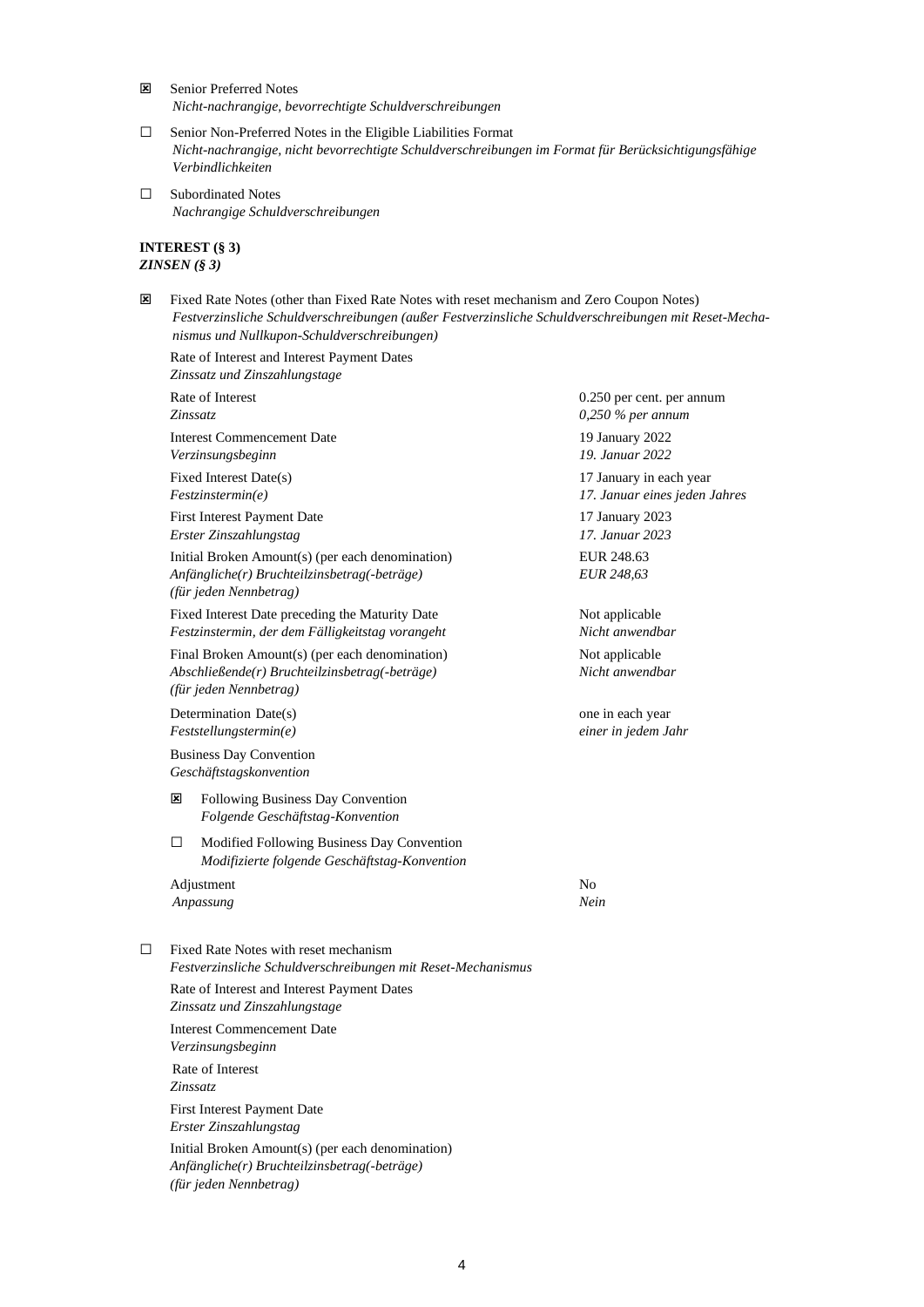Determination Date(s) *Feststellungstermin(e)* Reset Date

*Reset-Termin* 

Term of the first Reset Period *Laufzeit des ersten Reset-Zeitraumes*

First Reset Rate of Interest Determination Date *Erster Reset-Zinssatz-Bestimmungstag*

Currency for swap transactions *Währung für Swap-Transaktionen*

Screen Page *Bildschrimseite*

Margin *Marge* 

> $\square$  plus *zuzüglich*

□ minus *abzüglich*

Business Day Convention *Geschäftstagskonvention*

- □ Following Business Day Convention *Folgende Geschäftstag-Konvention*
- □ Modified Following Business Day Convention *Modifizierte folgende Geschäftstag-Konvention*

# Adjustment *Anpassung*

□ Zero Coupon Notes *Nullkupon-Schuldverschreibungen*

> Accrual of Interest *Auflaufende Zinsen*

> Amortisation Yield *Emissionsrendite*

Day Count Fraction *Zinstagequotient*

- □ Actual/Actual (ISDA)
- Actual/Actual (ICMA)

Deemed Interest Commencement Date 17 January 2022 *Fiktiver Verzinsungsbeginn 17. Januar 2022*

Deemed Interest Payment Date(s) *Fiktive(r) Zinszahlungstag(e)*

- □ Actual/365 (Fixed)
- □ Actual/360
- □ 30/360 or 360/360 or Bond Basis
- □ 30E/360 or Eurobond Basis

# **REDEMPTION (§ 5)** *RÜCKZAHLUNG (§ 5)*

Redemption at Maturity *Rückzahlung bei Endfälligkeit*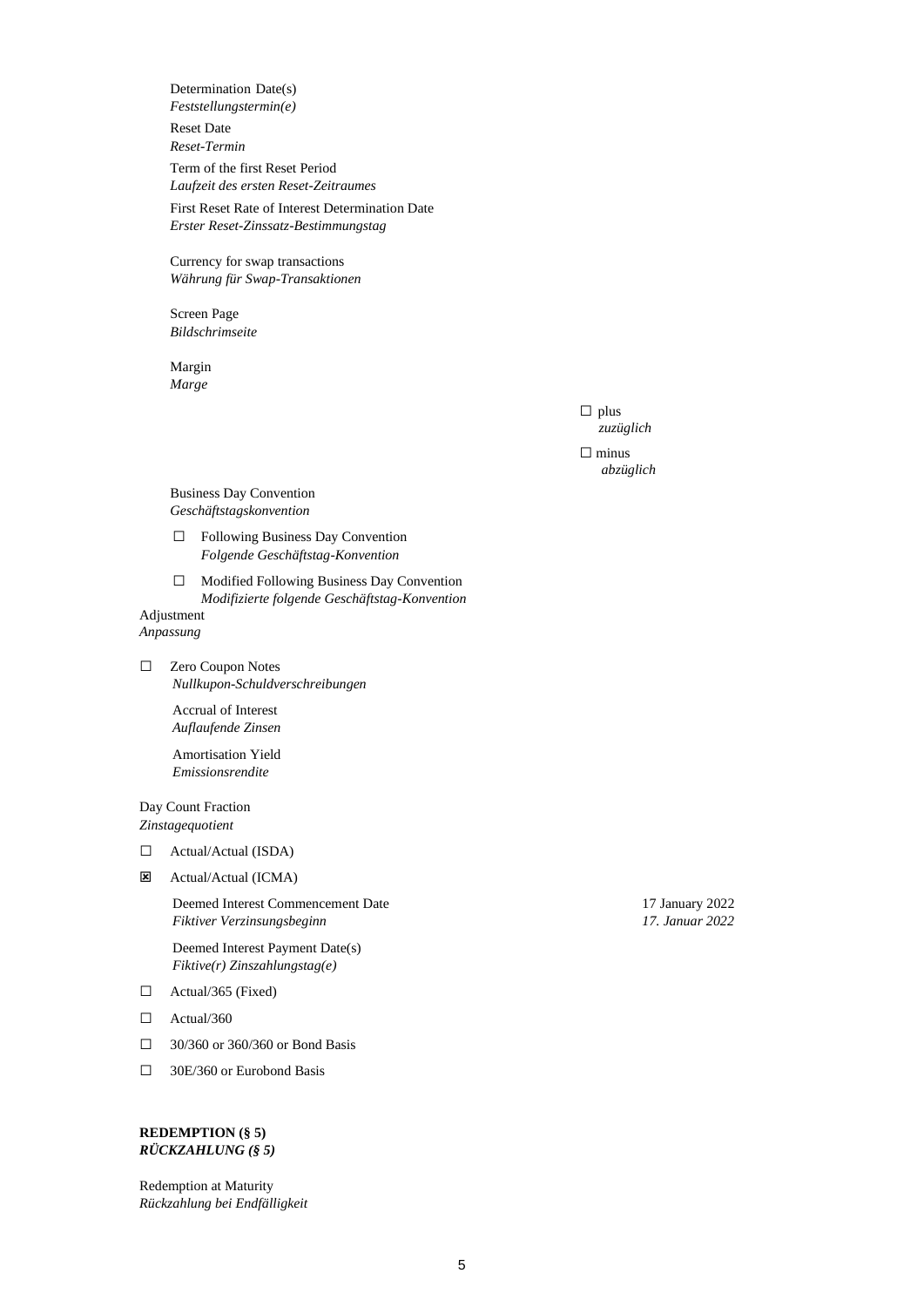*Fälligkeitstag 17. Januar 2025*

Maturity Date 17 January 2025

|   | <b>Final Redemption Amount</b><br>Rückzahlungsbetrag                                                                                                                |            |
|---|---------------------------------------------------------------------------------------------------------------------------------------------------------------------|------------|
| ⊠ | Principal amount<br>Nennbetrag                                                                                                                                      |            |
| □ | Final Redemption Amount (per each Specified<br>Denomination)<br>Rückzahlungsbetrag (für jede Festgelegte Stückelung)                                                |            |
|   | <b>Early Redemption</b><br>Vorzeitige Rückzahlung                                                                                                                   |            |
|   | Early Redemption for reason of a Benchmark Event<br>Vorzeitige Rückzahlung aufgrund eines Referenzwert-Ereignisses                                                  |            |
|   | Early Redemption at the Option of the Issuer<br>Vorzeitige Rückzahlung nach Wahl der Emittentin                                                                     | No<br>Nein |
|   | Minimum Redemption Amount<br>Mindestrückzahlungsbetrag                                                                                                              |            |
|   | <b>Higher Redemption Amount</b><br>Höherer Rückzahlungsbetrag                                                                                                       |            |
|   | Call Redemption Date(s)<br>Wahlrückzahlungstag(e) (Call)                                                                                                            |            |
|   | Call Redemption Amount(s)<br>Wahlrückzahlungsbetrag/-beträge (Call)                                                                                                 |            |
|   | Minimum Notice to Holders<br>Mindestkündigungsfrist                                                                                                                 |            |
|   | <b>Maximum Notice to Holders</b><br>Höchstkündigungsfrist                                                                                                           |            |
|   | Early Redemption at the Option of a Holder<br>Vorzeitige Rückzahlung nach Wahl des Gläubiger                                                                        | No<br>Nein |
|   | Put Redemption Date(s)<br>Wahlrückzahlungstag(e) (Put)                                                                                                              |            |
|   | Put Redemption Amount(s)<br>Wahlrückzahlungsbetrag/-beträge (Put)                                                                                                   |            |
|   | Minimum Notice to Issuer<br>Mindestkündigungsfrist                                                                                                                  |            |
|   | Maximum Notice to Issuer (not more than 60 days)<br>Höchstkündigungsfrist (nicht mehr als 60 Tage)                                                                  |            |
|   | Early Redemption Amount<br>Vorzeitiger Rückzahlungsbetrag                                                                                                           |            |
|   | Notes other than Zero Coupon Notes:<br>Schuldverschreibungen außer Nullkupon-Schuldver-<br>schreibungen:                                                            |            |
|   | <b>Final Redemption Amount</b><br>Rückzahlungsbetrag                                                                                                                | Yes<br>Ja  |
|   | Other Redemption Amount<br>Sonstiger Rückzahlungsbetrag                                                                                                             |            |
|   | (specify method, if any, of calculating the same<br>(including fall-back provisions))<br>(ggf. Berechnungsmethode angeben<br>(einschließlich Ausweichbestimmungen)) |            |
|   | Zero Coupon Notes:                                                                                                                                                  |            |

*Nullkupon-Schuldverschreibungen:*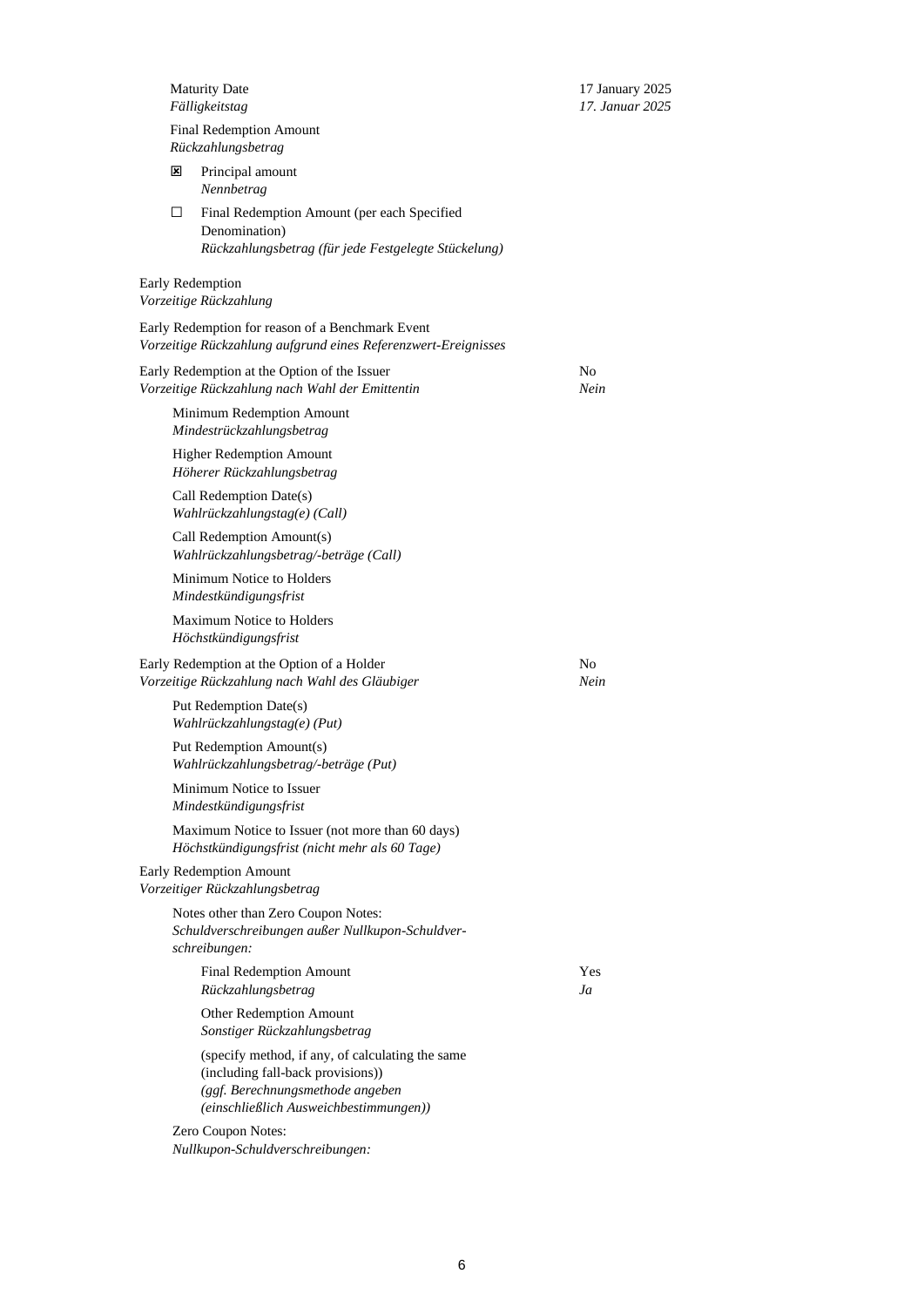Reference Price *Referenzpreis*

# **ISSUING AGENT AND PAYING AGENTS (§ 6)** *EMISSIONSSTELLE UND ZAHLSTELLEN (§ 6)*

*Emissionsstelle/bezeichnete Geschäftsstelle Deutsche Pfandbriefbank AG*

Paying Agent(s)/specified office(s) Deutsche Pfandbriefbank AG

*Zahlstelle(n)/bezeichnete Geschäftsstelle(n) Deutsche Pfandbriefbank AG*

Issuing Agent/specified office Deutsche Pfandbriefbank AG Parkring 28 85748 Garching Germany *Parkring 28 85748 Garching Deutschland*

> Parkring 28 85748 Garching Germany *Parkring 28 85748 Garching Deutschland*

# **TAXATION (§ 7)** *STEUERN (§ 7)*

- **E** Compensation for withholding tax *Ausgleich für Quellensteuern*
- □ No compensation for withholding tax *Kein Ausgleich für Quellensteuern*

### **RESOLUTIONS OF THE HOLDERS (§ 11)** *BESCHLÜSSE DER GLÄUBIGER (§ 11)*

Applicable No *Anwendbar Nein*

**NOTICES (§ 13)** *MITTEILUNGEN (§* **13***)*

Place and medium of publication *Ort und Medium der Bekanntmachung*

- Germany (federal gazette) *Deutschland (Bundesanzeiger)*
- □ Website of the stock exchange
- Website of the Issuer www.pfandbriefbank.com *Internetseite der Emittentin www.pfandbriefbank.com*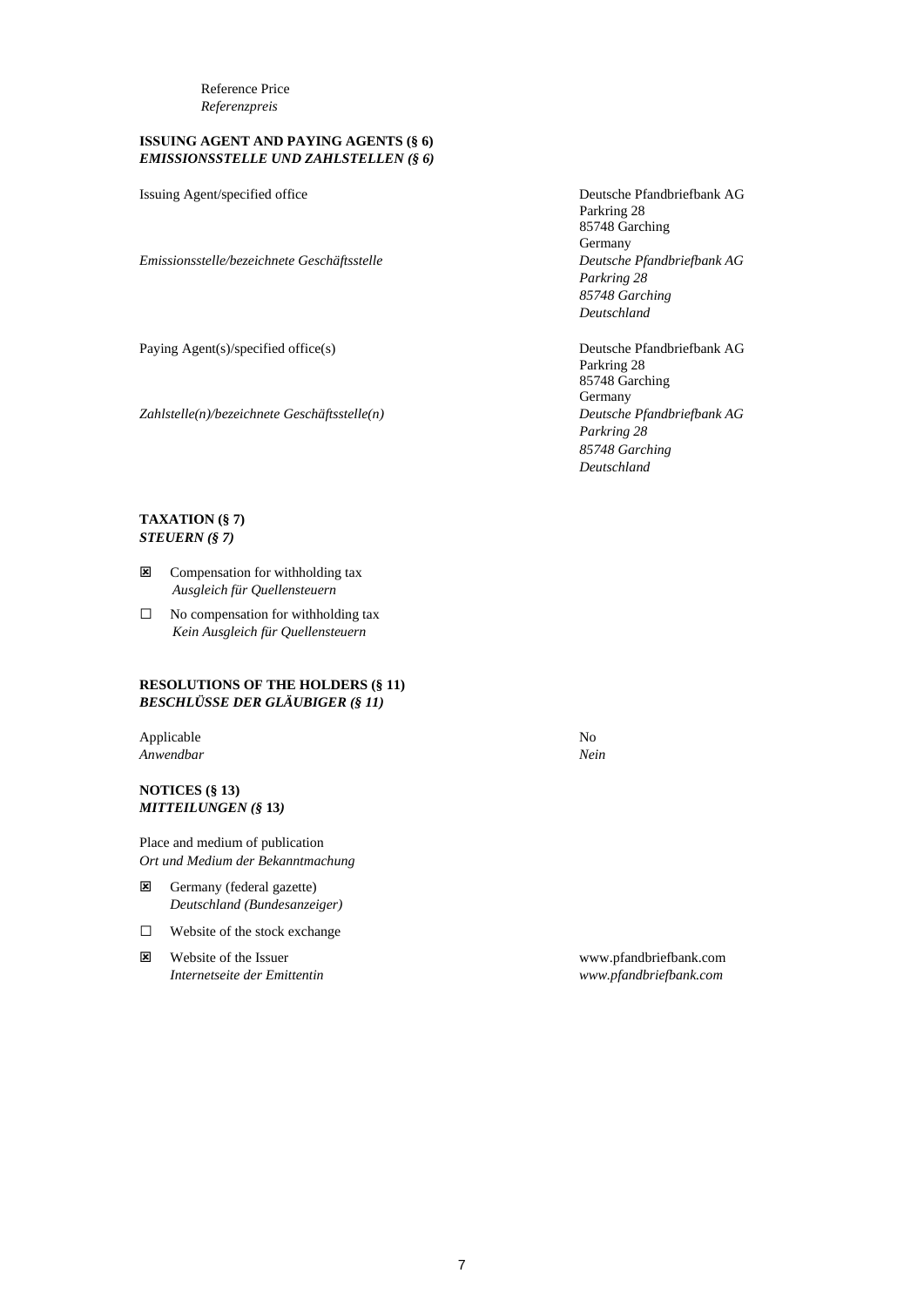# **LANGUAGE** *(§ 15) SPRACHE (§ 15)*

Language of Conditions *Sprache der Bedingungen*

- □ German only *ausschließlich Deutsch*
- □ English only *ausschließlich Englisch*
- □ English and German (English controlling) *Englisch und Deutsch (englischer Text maßgeblich)*
- German and English (German controlling) *Deutsch und Englisch (deutscher Text maßgeblich)*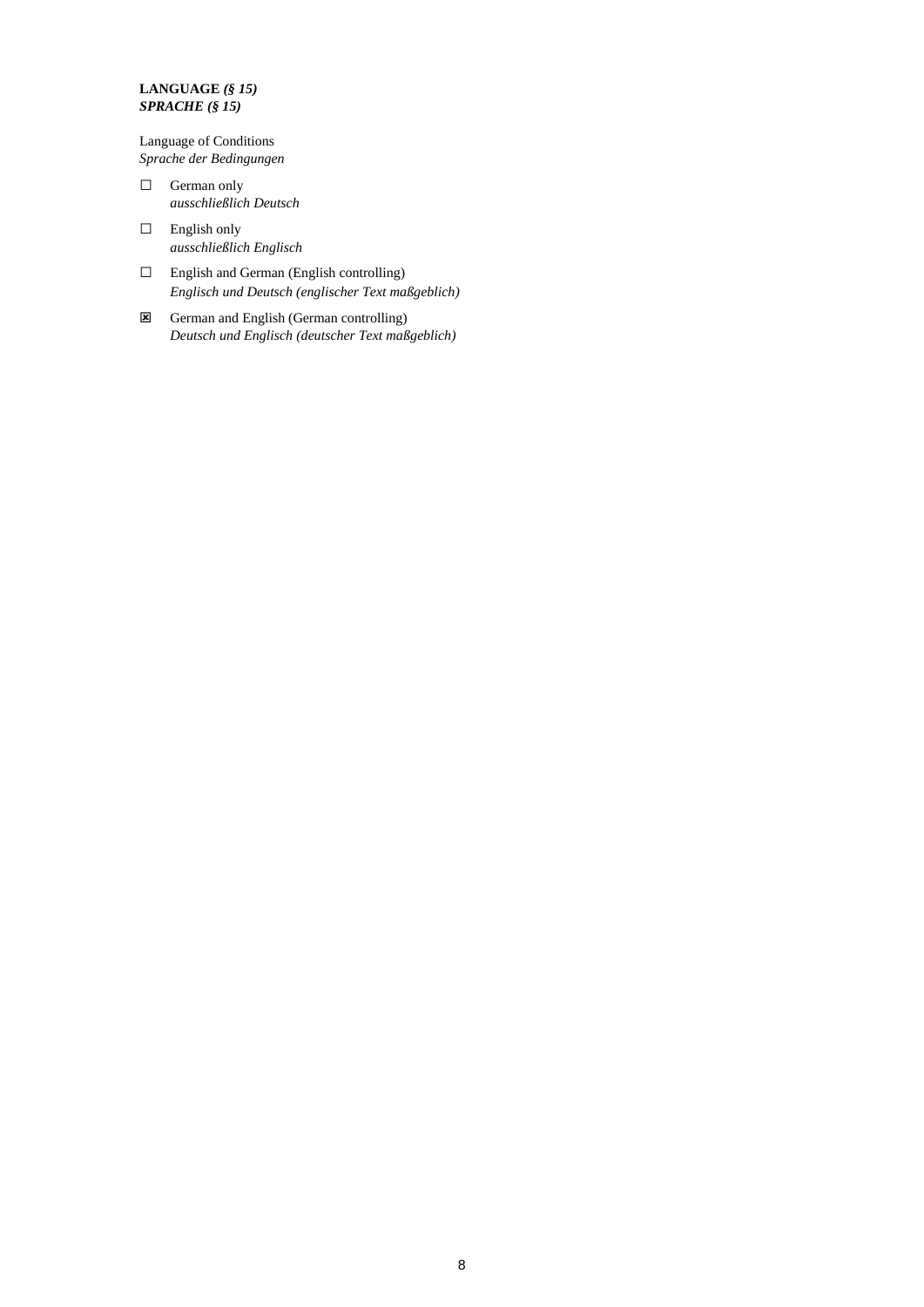# **PART II – OTHER INFORMATION**

#### **1. Essential information**

# **Interest of natural and legal persons, including conflict of interests, involved in the issue/offer**

- □ Not applicable
- Save for any fees payable to the Dealers, so far as the Issuer is aware, no person involved in the offer of the Notes has an interest material to the offer, except that certain dealers and their affiliates may be customers of, and borrowers from and creditors of the Issuer and its affiliates. In addition, certain Dealers and their affiliates have engaged, and may in the future engage, in investment banking and/or commercial banking transactions with, and may perform services for the Issuer and its affiliates in the ordinary course of business.
- □ Other interest

#### **Reasons for the offer and use of proceeds**

An amount equivalent of the net proceeds of the Notes will be exclusively allocated to, in whole or in part, Eligible Green Loans originated by the Issuer. "**Eligible Green Loans**" are loans to refinance modernization, refurbishment or acquisition of existing Eligible Green Real Estate Assets, or to finance developments or construction of new Eligible Green Real Estate Assets. "**Eligible Green Real Estate Assets**" mean assets which have to meet at least one of the "**Eligibility Criteria**" set out in the Issuer's Green Bond Frame-work [\(https://www.pfandbriefbank.com/fileadmin/user\\_upload/downloads/investor\\_relations/green\\_bonds/p](https://www.pfandbriefbank.com/fileadmin/user_upload/downloads/investor_relations/green_bonds/pbb_Green_Bond_Framework.pdf) [bb\\_Green\\_Bond\\_Framework.pdf\)](https://www.pfandbriefbank.com/fileadmin/user_upload/downloads/investor_relations/green_bonds/pbb_Green_Bond_Framework.pdf).

In this Green Bond Framework, the Issuer also describes its process for the project evaluation and selection as set out in the Eligibility Criteria as well as the tasks of its green bond committee.

The Issuer will manage the net proceeds of its "**Green Bonds**" (issued in different formats, including seniornon preferred, senior preferred or Pfandbriefe) on a portfolio basis. The Eligible Green Loans are not booked in a separate portfolio and the Issuer will ensure that an amount of such Eligible Green Loans within the portfolio is higher than the net proceeds of any outstanding Green Bonds issued.

The Issuer has appointed CICERO Shades of Green ("**CICERO**") to assess the sustainability of its Green Bond Framework. CICERO applies its own methodology to carry out this assessment. The results are documented in CICERO's Second Party Opinion which is available on the Issuer's website [\(https://www.pfandbriefbank.com/fileadmin/user\\_upload/downloads/investor\\_relations/green\\_bonds/Cicero\\_](https://www.pfandbriefbank.com/fileadmin/user_upload/downloads/investor_relations/green_bonds/Cicero_Second_Opinion_for_pbb.pdf) [Second\\_Opinion\\_for\\_pbb.pdf\)](https://www.pfandbriefbank.com/fileadmin/user_upload/downloads/investor_relations/green_bonds/Cicero_Second_Opinion_for_pbb.pdf). CICERO (or any successor entity appointed by the Issuer) will issue a report verifying the compliance of all issued Green Bonds with the Eligibility Criteria on an annual basis. The Issuer will publish on an annual basis an (i) allocation reporting containing details of its outstanding Green Bonds and Eligible Green Loans as well as an (ii) impact reporting demonstrating environmental benefits associated with Eligible Green Loans. The reporting will be available on the Issuer's website [\(https://www.pfandbriefbank.com/en/investors/debt-investors.html\)](https://www.pfandbriefbank.com/en/investors/debt-investors.html).

Estimated net proceeds EUR 747,172,500 Estimated total expenses Not applicable

**2. Information concerning the Notes (others than those related to specific articles of terms and conditions)**

**Securities Identification Numbers** Common Code 243478740 ISIN Code DE000A3T0X97 German Securities Code A3T0X9 Any other securities number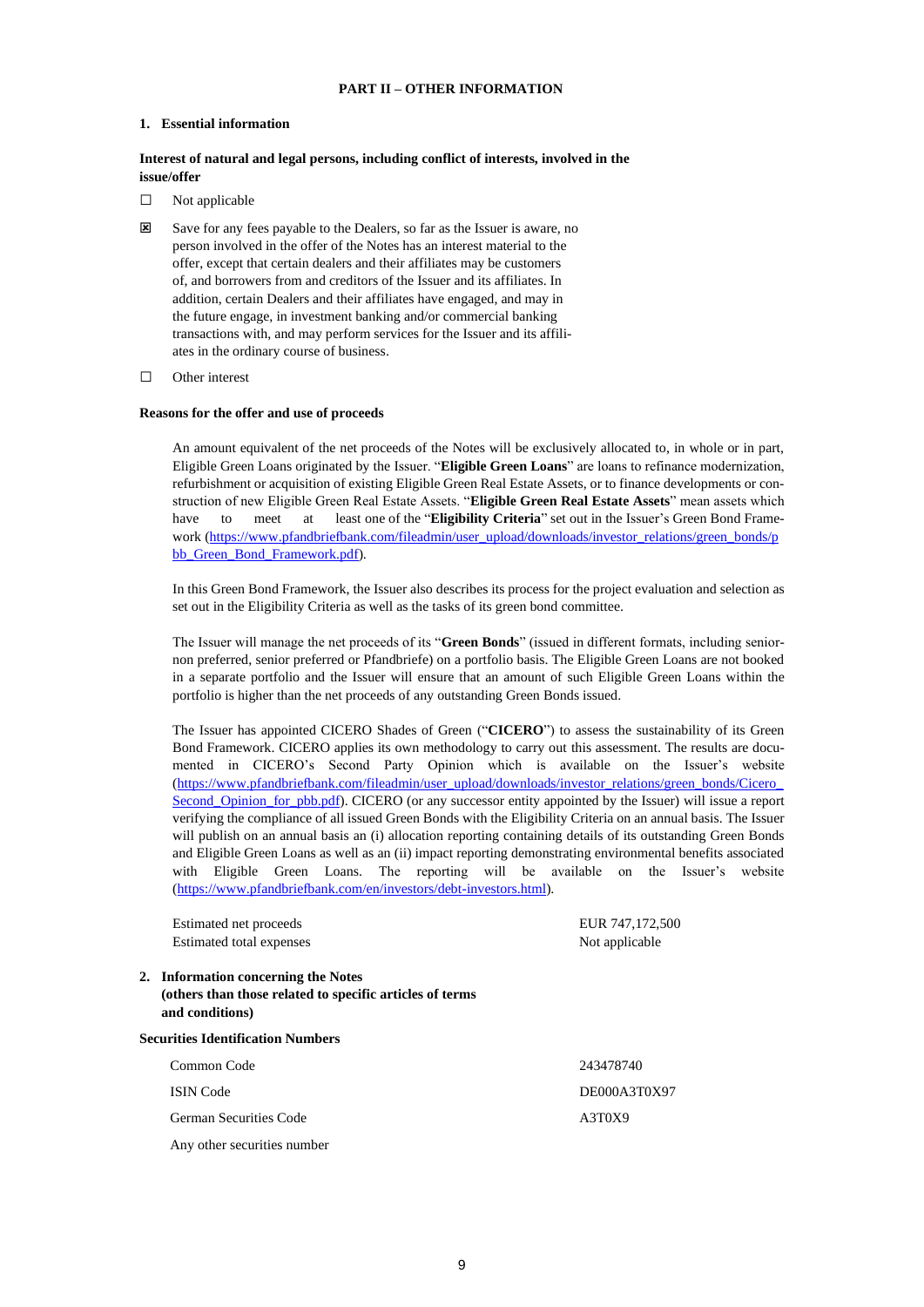# **Historic Interest Rates and further performance as well as volatility**

| HIStoric Interest Ivates and further performance as wen as volating                                                                                                                       |                                                                                                                                                                                                                                                                                                                                                                                                                                                                                                                                                                  |
|-------------------------------------------------------------------------------------------------------------------------------------------------------------------------------------------|------------------------------------------------------------------------------------------------------------------------------------------------------------------------------------------------------------------------------------------------------------------------------------------------------------------------------------------------------------------------------------------------------------------------------------------------------------------------------------------------------------------------------------------------------------------|
| Description of the underlying the interest rate is based on                                                                                                                               | Not applicable                                                                                                                                                                                                                                                                                                                                                                                                                                                                                                                                                   |
| Yield on issue price                                                                                                                                                                      | 0.318 per cent. per annum                                                                                                                                                                                                                                                                                                                                                                                                                                                                                                                                        |
| <b>Eurosystem eligibility</b>                                                                                                                                                             |                                                                                                                                                                                                                                                                                                                                                                                                                                                                                                                                                                  |
| Intended to be held in a manner which would<br>allow Eurosystem eligibility                                                                                                               | Yes                                                                                                                                                                                                                                                                                                                                                                                                                                                                                                                                                              |
|                                                                                                                                                                                           | Note that the designation "yes"<br>simply means that the Notes are<br>intended upon issue to be depos-<br>ited with one of the ICSDs as<br>common safekeeper or with CBF<br>and does not necessarily mean<br>that the Notes will be recognised<br>as eligible collateral for Eurosys-<br>tem monetary policy and intra-<br>day credit operations by the Eu-<br>rosystem either upon issue or at<br>any or all times during their life.<br>Such recognition will depend<br>upon the ECB being satisfied that<br>Eurosystem eligibility criteria<br>have been met. |
| 3. Terms and conditions of the offer                                                                                                                                                      |                                                                                                                                                                                                                                                                                                                                                                                                                                                                                                                                                                  |
| Conditions, offer statistics, expected time table, potential investors<br>and action required to apply for offer                                                                          |                                                                                                                                                                                                                                                                                                                                                                                                                                                                                                                                                                  |
| Conditions to which the offer is subject                                                                                                                                                  | None                                                                                                                                                                                                                                                                                                                                                                                                                                                                                                                                                             |
| Time period, including any possible amendments,<br>during which the offer will be open                                                                                                    | Not applicable                                                                                                                                                                                                                                                                                                                                                                                                                                                                                                                                                   |
| A description of the possibility to reduce subscriptions<br>and the manner for refunding excess amount paid by<br>applicants                                                              | Not applicable                                                                                                                                                                                                                                                                                                                                                                                                                                                                                                                                                   |
| Details of the minimum and/or maximum amount of<br>application, (whether in number of notes or aggregate<br>amount to invest)                                                             | Not applicable                                                                                                                                                                                                                                                                                                                                                                                                                                                                                                                                                   |
| Method and time limits for paying up the securities<br>and for their delivery                                                                                                             | Not applicable                                                                                                                                                                                                                                                                                                                                                                                                                                                                                                                                                   |
| Manner and date in which results of the offer are to<br>be made public                                                                                                                    | Not applicable                                                                                                                                                                                                                                                                                                                                                                                                                                                                                                                                                   |
| <b>Plan of distribution and allotment</b>                                                                                                                                                 |                                                                                                                                                                                                                                                                                                                                                                                                                                                                                                                                                                  |
| Process for notification to applicants of the amount<br>allotted and indication whether dealing may begin<br>before notification is made                                                  | Not applicable                                                                                                                                                                                                                                                                                                                                                                                                                                                                                                                                                   |
| Pricing                                                                                                                                                                                   |                                                                                                                                                                                                                                                                                                                                                                                                                                                                                                                                                                  |
| Expected price at which the Notes will be offered                                                                                                                                         | Not applicable                                                                                                                                                                                                                                                                                                                                                                                                                                                                                                                                                   |
| Method of determining the offered price and the<br>process for its disclosure. Indicate the amount of any<br>expenses and taxes specifically charged to the sub-<br>scriber or purchaser. | Not applicable                                                                                                                                                                                                                                                                                                                                                                                                                                                                                                                                                   |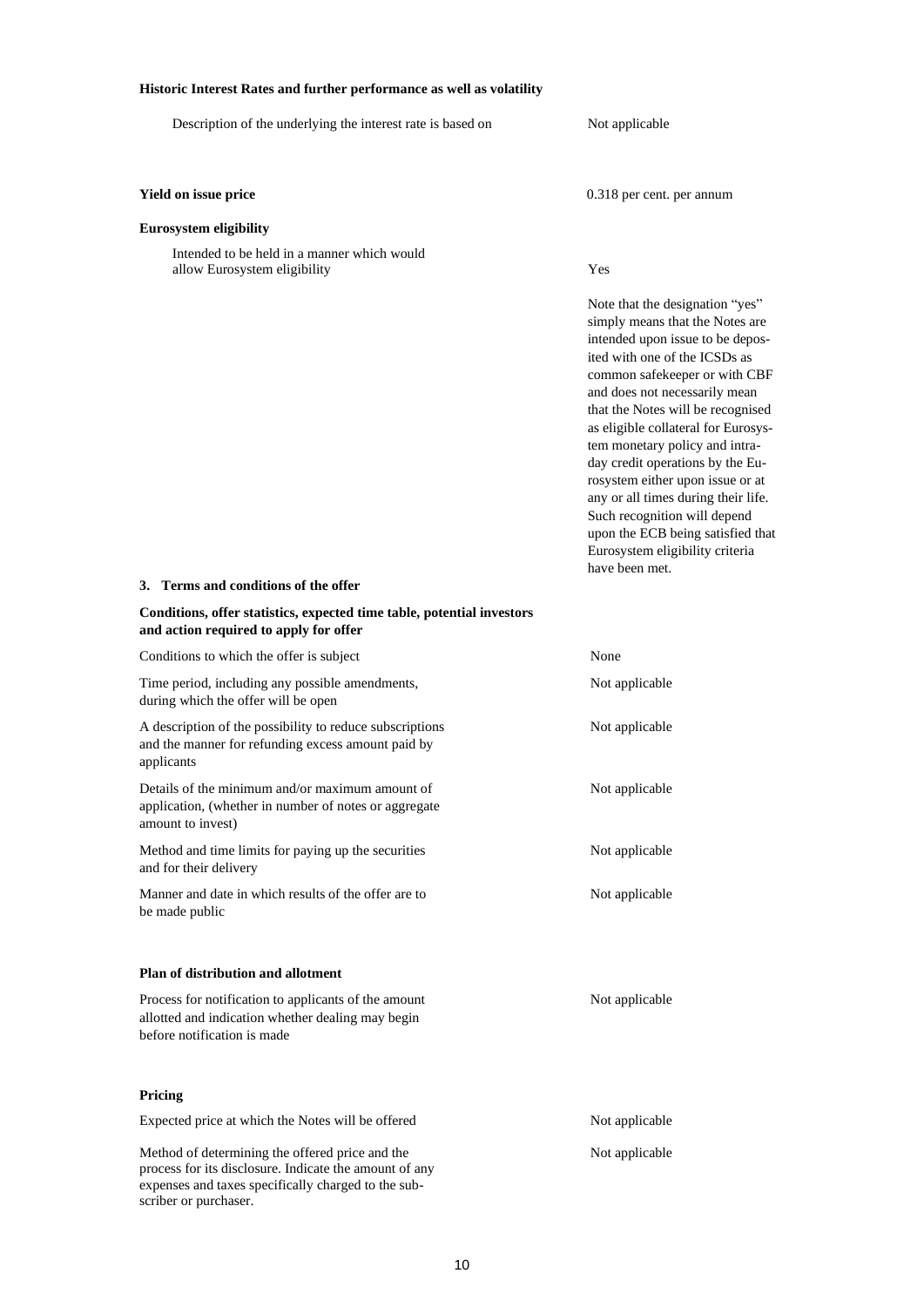# **Placing and Underwriting**

**E** Syndicated Notes Names and addresses of Dealers and underwriting commitments

> Citigroup Global Markets Europe AG Reuterweg 16 60323 Frankfurt am Main Germany

Commerzbank Aktiengesellschaft Kaiserstraße 16 (Kaiserplatz) 60311 Frankfurt am Main Germany

Danske Bank A/S Holmens Kanal 2-12 DK-1092 Copenhagen K Denmark

DekaBank Deutsche Girozentrale Mainzer Landstraße 16 60325 Frankfurt am Main Germany

DZ BANK AG Deutsche Zentral-Genossenschaftsbank, Frankfurt am Main Platz der Republik 60325 Frankfurt am Main Germany

as Joint Lead Managers

and

Hauck Aufhäuser Lampe Privatbank AG Kaiserstraße 24 60311 Frankfurt am Main Germany

as Co-Manager

 firm commitment Citigroup Global Markets Europe AG EUR 148,000,000

> Commerzbank Aktiengesellschaft EUR 148,000,000

Danske Bank A/S EUR 148,000,000

DekaBank Deutsche Girozentrale EUR 148,000,000

DZ BANK AG Deutsche Zentral-Genossenschaftsbank, Frankfurt am Main EUR 148,000,000

Hauck Aufhäuser Lampe Privatbank AG EUR 10,000,000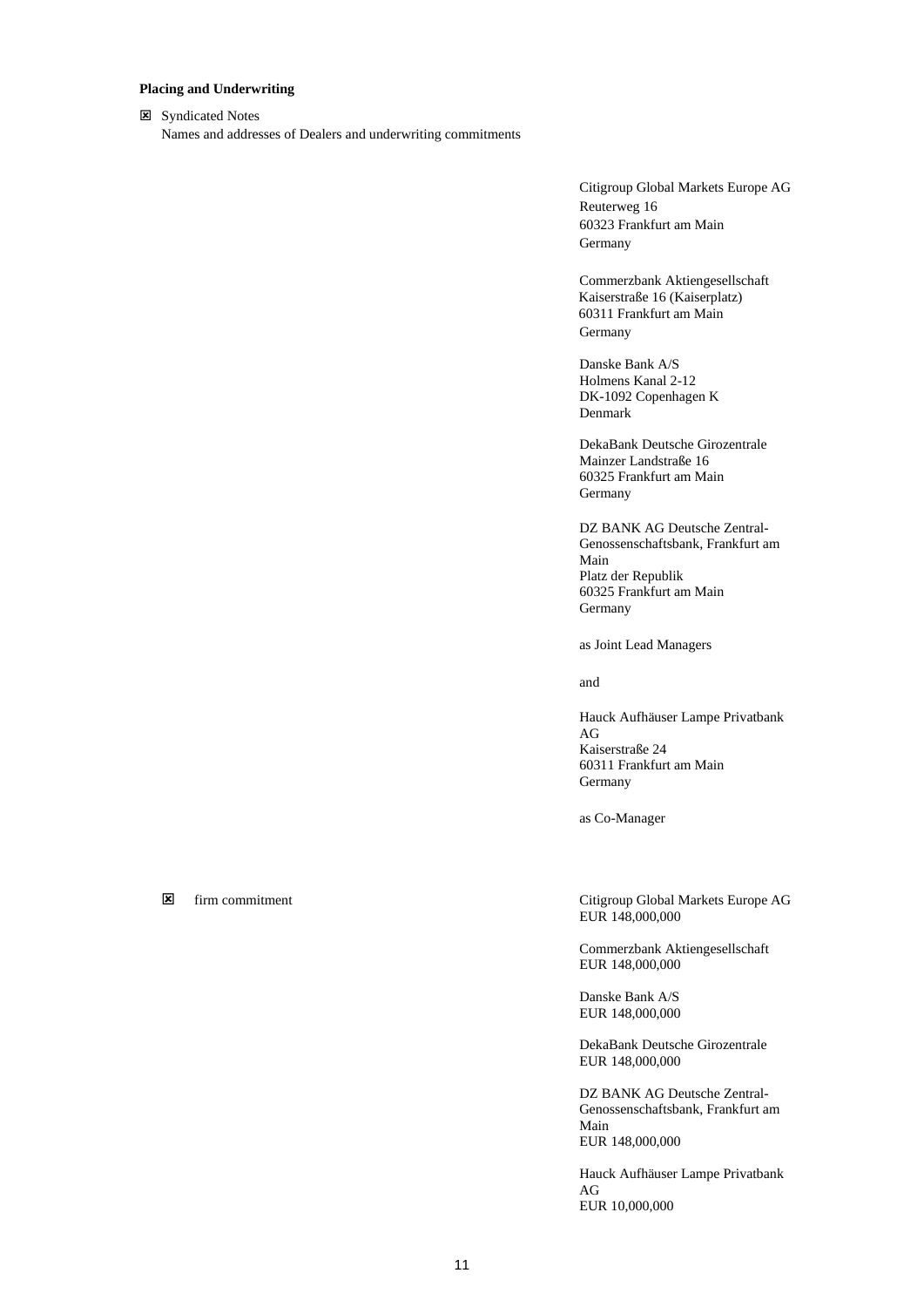| no firm commitment / best efforts arrangements |                                                                                                           |
|------------------------------------------------|-----------------------------------------------------------------------------------------------------------|
| Date of subscription agreement                 | 17 January 2022                                                                                           |
| Stabilising Manager(s) (if any)                | None                                                                                                      |
| Non-syndicated Notes<br>$\Box$                 |                                                                                                           |
| Name and address of Dealer                     |                                                                                                           |
| Delivery                                       | Delivery against payment                                                                                  |
| Total commissions and concessions              | 0.175 per cent. of the Aggregate<br>Principal Amount                                                      |
| <b>Selling Restrictions</b>                    |                                                                                                           |
| Non-exempt Offer                               | Not applicable                                                                                            |
| 図<br><b>TEFRAC</b>                             |                                                                                                           |
| <b>TEFRAD</b><br>□                             |                                                                                                           |
| $\Box$<br>Neither TEFRA C nor TEFRA D          |                                                                                                           |
| Additional selling restrictions (specify)      | Not applicable                                                                                            |
| Prohibition of Sales to EEA Retail Investors   | Not applicable                                                                                            |
| Prohibition of Sales to UK Retail Investors    | Not applicable                                                                                            |
| 4. Admission to trading and dealing agreements |                                                                                                           |
| Listing                                        | Munich                                                                                                    |
| Admission to trading                           | Application has been made for the<br>Notes to be admitted to trading on<br>the Munich Stock Exchange with |

Estimate of total amount of expenses related to EUR 1,100 admission to trading

Name and address of the entities which have committed Not applicable themselves to act as intermediaries in secondary trading, providing liquidity through bid and offer rates and description of the main terms of their commitment

# **5. Additional information**

#### **Post-issuance Information**

- Except for notices required under the Terms and Conditions, the Issuer does not intend to report postissuance information
- □ The Issuer intends to report post-issuance information as follows:

**Rating** The Notes to be issued are expected to be rated as follows: S&P: BBB+

effect from 19 January 2022.

The rating agency is established in the European Union and is registered under Regulation (EC) no 1060/2009 of the European Parliament and of Council of 16 September 2009 on credit rating agencies as amended and is included in the list of registered credit rating agencies published on the website of the European